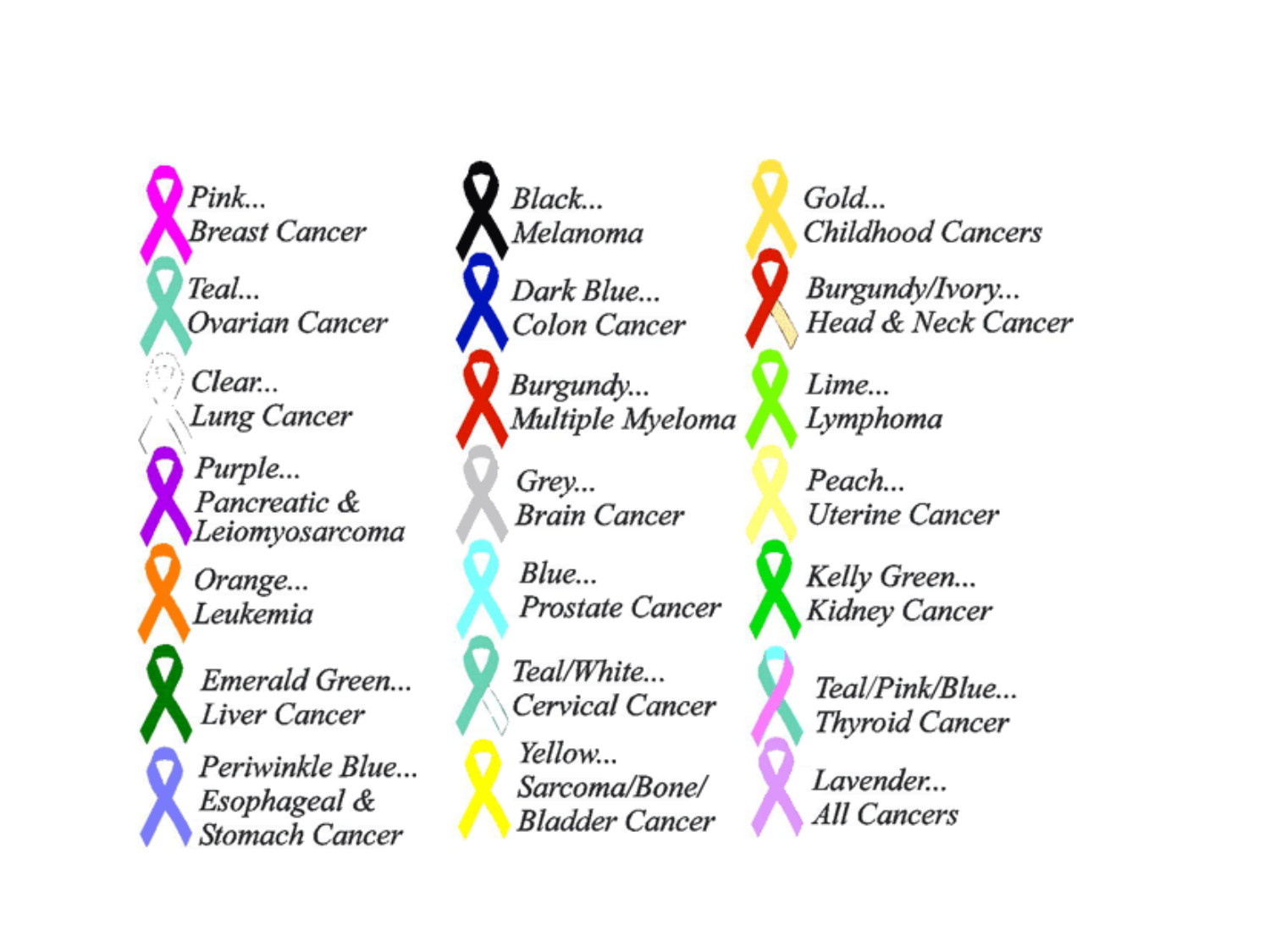



#### THE LANGUAGE OF CANCER がんにまつわる用語

#### Monica Bacon

#### Operations Manager & Executive Officer, GCIG

retired gyne.onc. nurse & researcher; volunteer: OCC (Ovarian Cancer Canada)

Gynecologic Cancer InterGroup (GCIG): International collaboration and an ongoing structure to facilitate international intergroup clinical trials activities since 1993.

婦人科がんグループ(**GCIG): 1993**年に設立された婦人科がんの国際共同臨床試験促進のための組織

> Translated by Noriko Fujiwara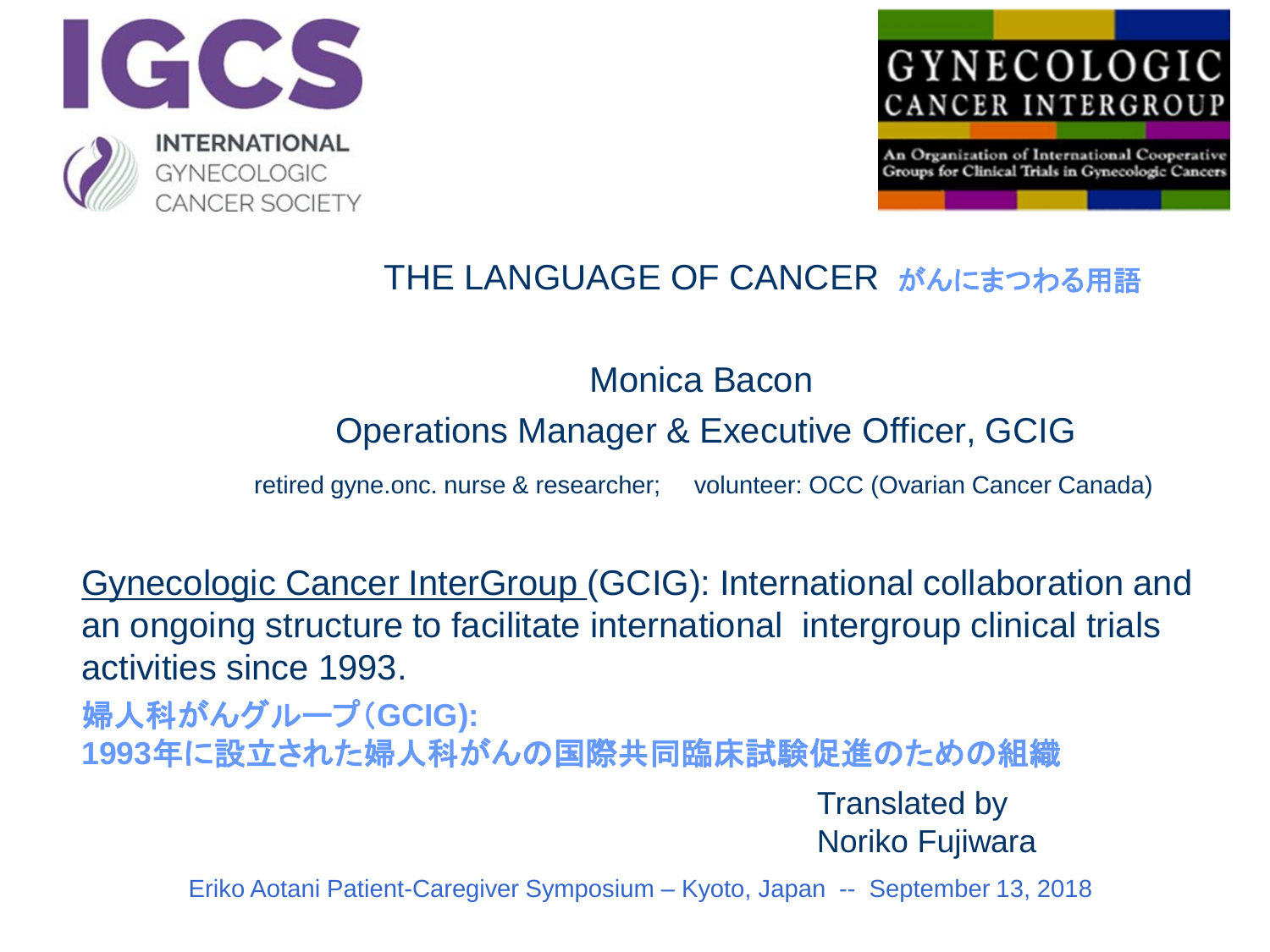



#### one thing that remains a mystery …. **the language of CANCER!!!** いまだに謎であり続けるもの … がんにまつわる用語!!

Like other professionals, specialists or even sports players, Doctors speak in mysterious ways. 他の専門家やスペシャリスト、そしてスポーツ選手のように、意思は不可思議な方法で話します What we call a bruise, a doctor will refer to as a "hematoma". 私たちが「あざ:痣」と呼ぶものを、医師は「血腫(けっしゅ)」と呼びます What we call no appetite, a doctor will refer to as "anorexia". 私たちが「食べる気がしない」と言うとき、医師は「食欲不振」と呼びます

LETS LOOK AT SOME OF THE COMMON LANGUAGE さぁ、よく見られる用語をみてみましょう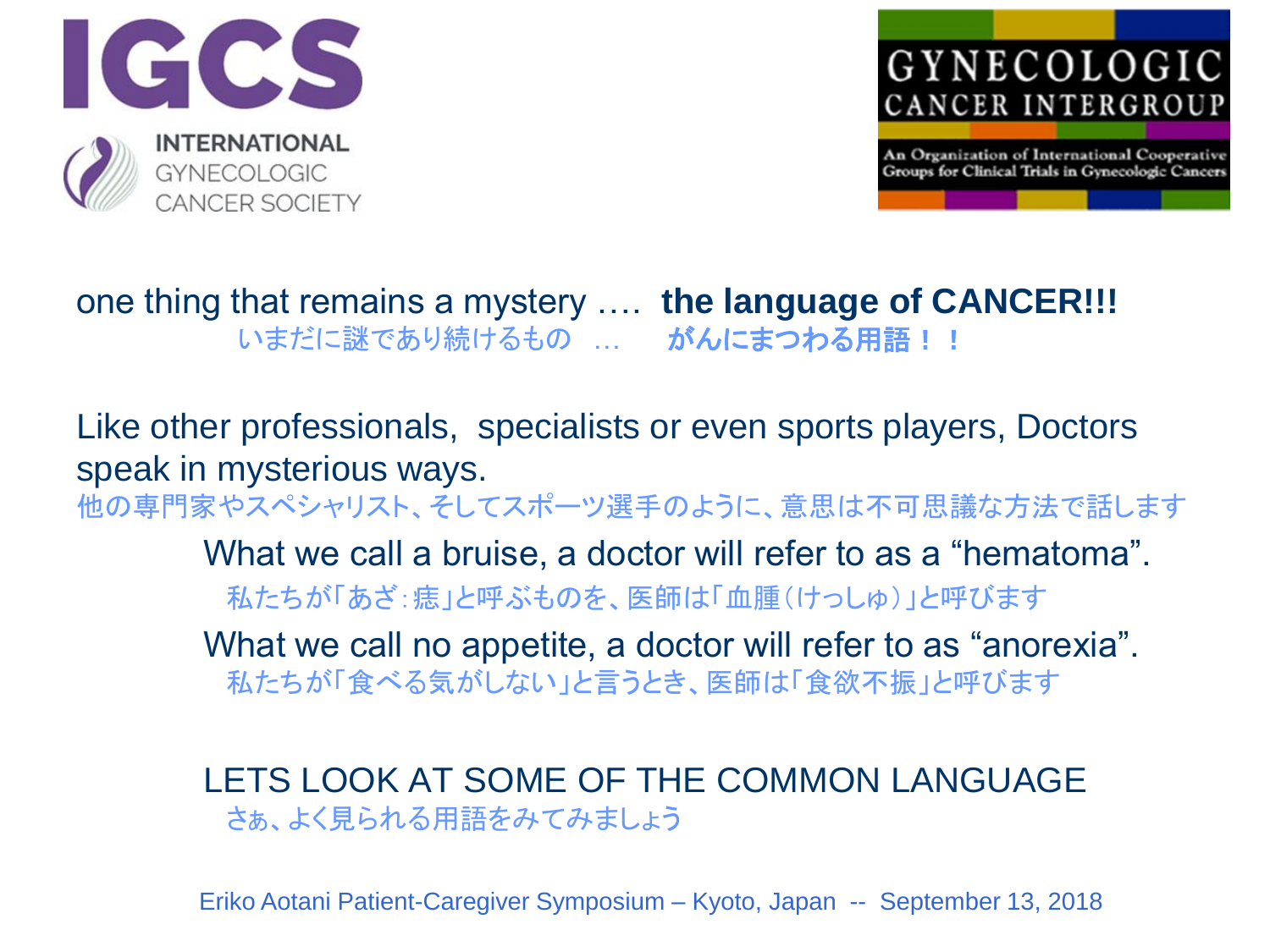



## **CANCER is . . .** がんとは …

The name for malignancy – a new growth that has the capacity to spread to different sites in the body

(uncontrolled malignant growth of cells)

悪性のものに対する名前 - 体のいろんな場所へ広がる能力を持ち新しく増殖するもの (細胞の異常な増殖を抑えられない状態)

Not cancer: Benign – a growth that is not malignant and does not have the capacity for uncontrolled spread がんではない:良性のもの ー 増殖するが、悪性ではなく、異常な広がりを起こさないもの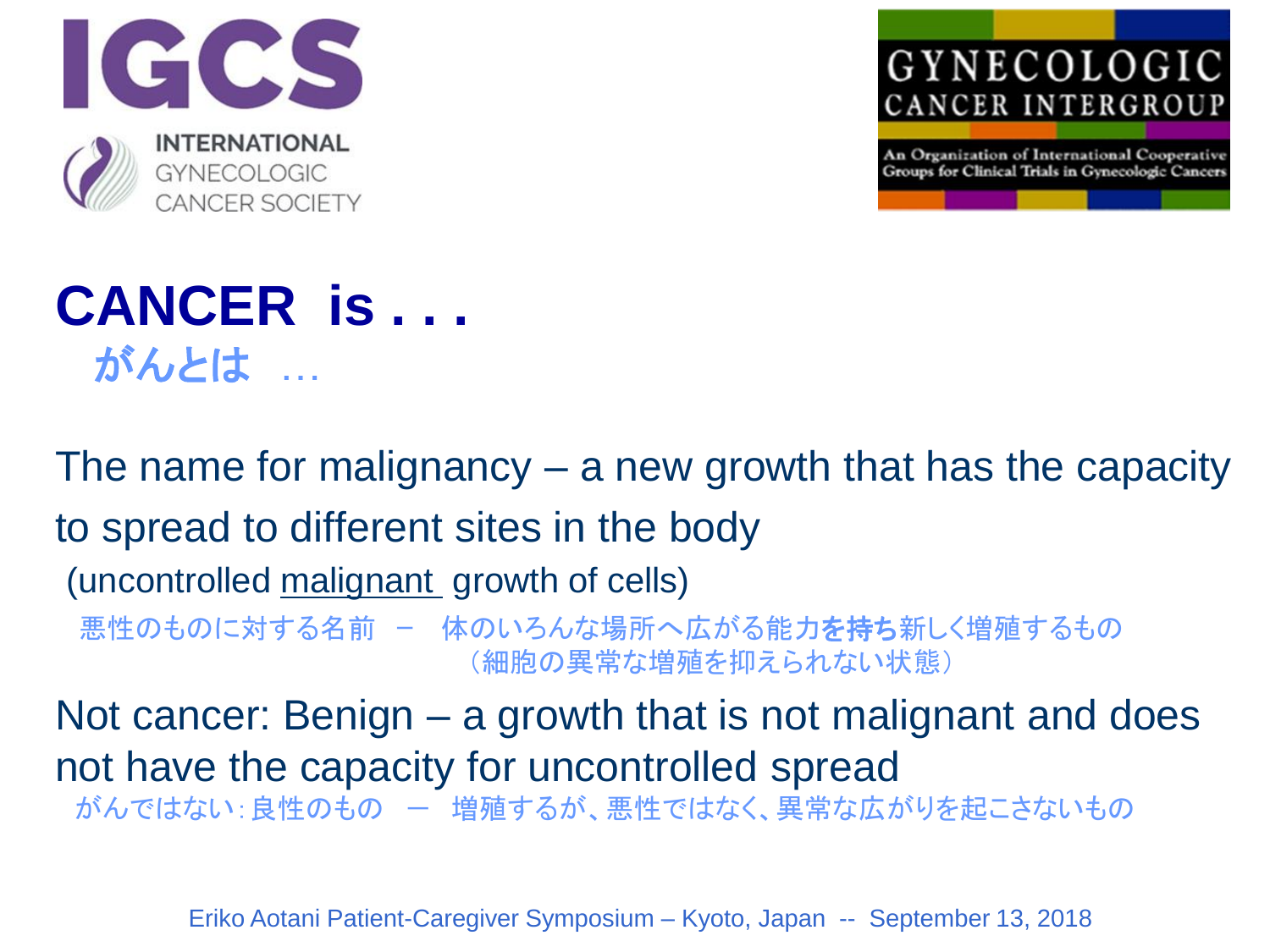



#### **Carcinomas are always malignant:**

- カルチノーマ(がん腫)は、悪性です:
- in the surface tissue of the body (such as the squamous cells of the skin) is called a **squamous cell** carcinoma;

体の表面を覆う組織(例えば、皮膚の扁平上皮細胞)は、スクウェイマス(うろこ状の)セル カルチノーマ;扁平上皮癌と呼ばれています

- in the glandular cells (that line certain structures such as the salivary glands, the pancreas, or the intestinal tract) is called an **adenocarcinoma**.

腺細胞(例えば唾液腺、すい臓または腸管のような、線のような特定の構造を持つもの)は、 アデノカルチノーマ;腺癌と呼ばれます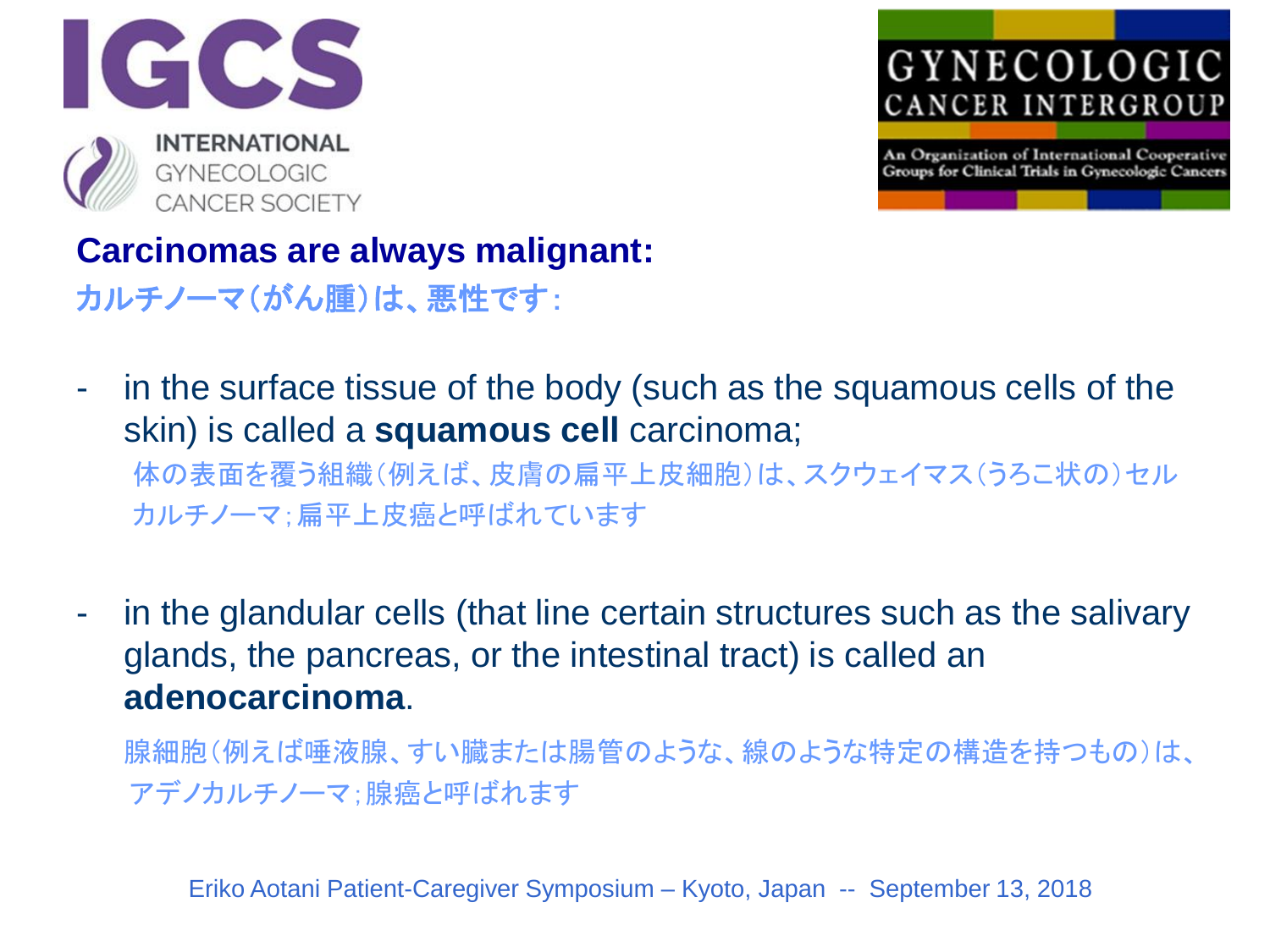



#### **Tumour:**

the word for a growth, either **benign or malignant**. A common example is a polyp, which can be benign or malignant

腫瘍(しゅよう):良性および悪性の自律的な増殖をする細胞に対する用語 ポリープという言葉がよく用いられる(良性または悪性の両方になり得る)

#### **Mass:**

a non-specific term denoting a lump or bump or nodule. A breast mass could be a tumour (benign or malignant), a cyst, or even scar tissue 塊(かたまり):不定形のかたまり、こぶ、結節などの非特異性の用語。 「胸の塊」は良性または悪性の腫瘍、嚢胞(のうほう)、瘢痕(はんこん)組織になりえ るもの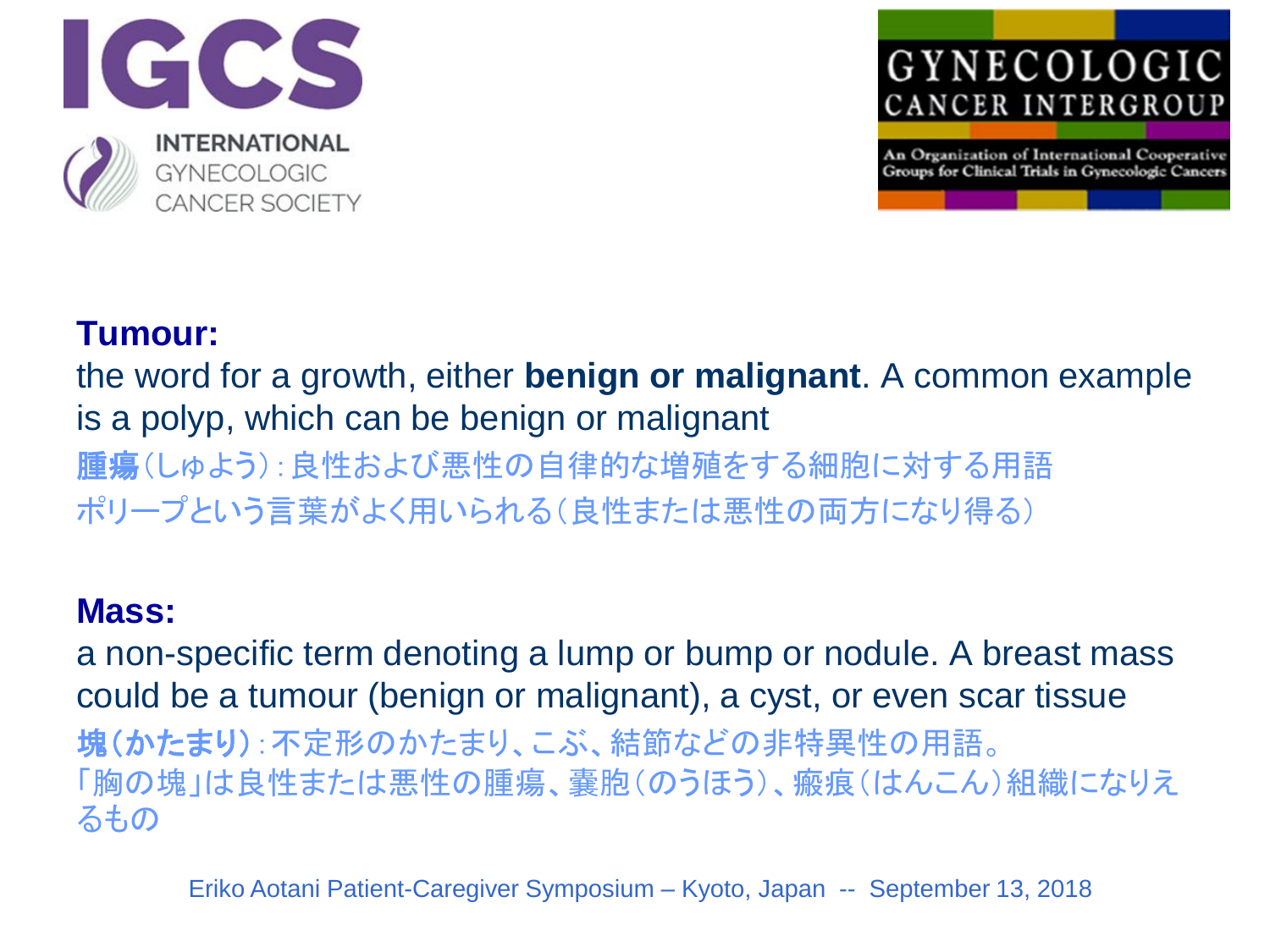

An Organization of International Cooperative Groups for Clinical Trials in Gynecologic Cancers



Cancer is not one disease, it is several hundred, one for each type of organ cell

がんは"がん"という1つの病気では ありません。がんはそれぞれの臓器 の細胞の種類ごとにある 数百種類の総称です。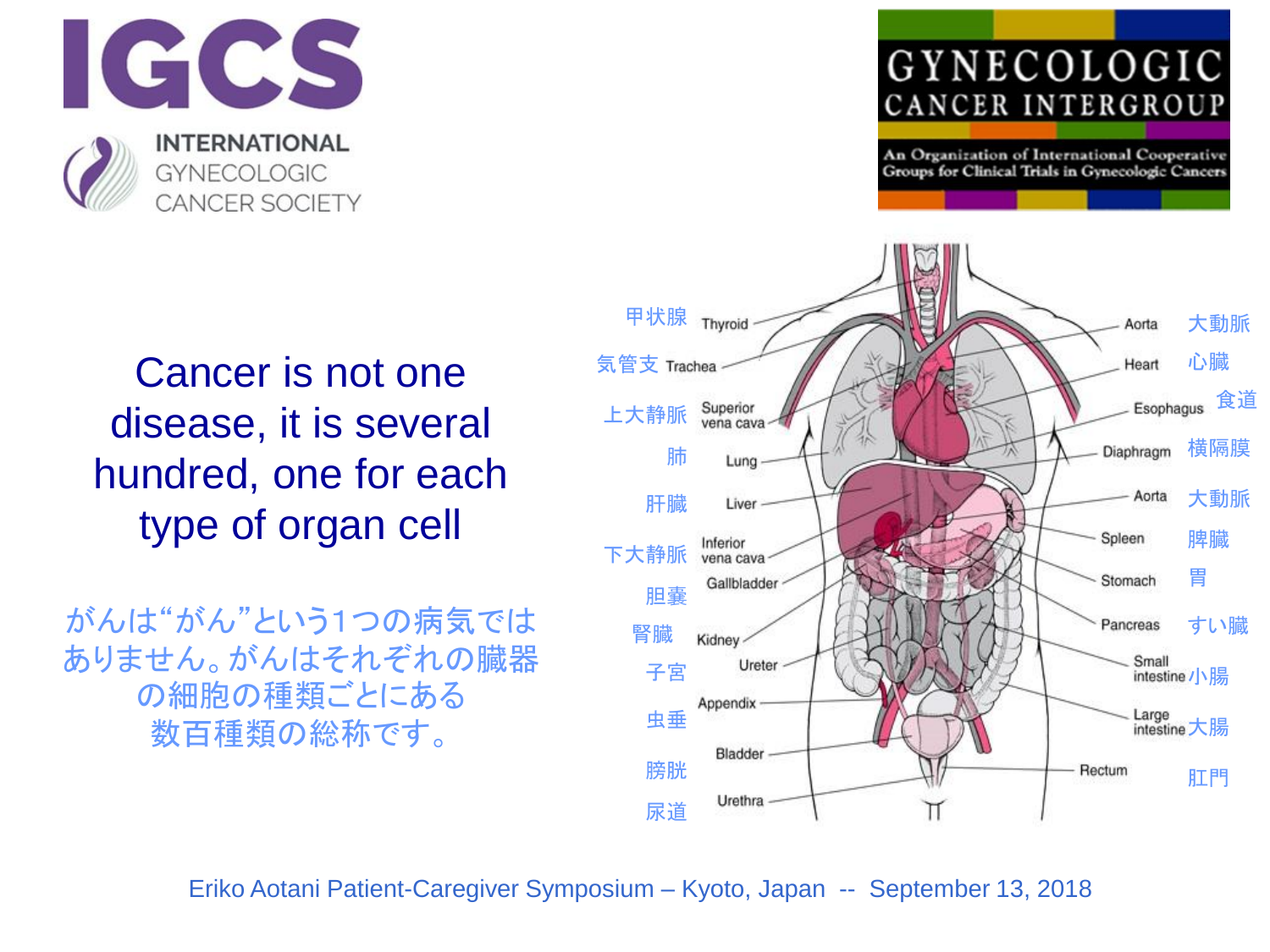

An Organization of International Cooperative Groups for Clinical Trials in Gynecologic Cancers

#### **HISTOLOGY/PATHOLOGY**

[the study of the cells and tissues] 組織学/病理学 [細胞と組織の学問]

#### **CANCER CELL TYPES**

squamous, adeno, ductal, cystic, serous, papillary, mucinous and more

がん細胞の種類 扁平、腺、管、 嚢胞、漿液性、乳頭状、 粘液性、その他



Adenocarcinoma

Squamous cell Carcinoma ネット 腺癌 かんしょう しゅうしゅう しゅうしゅう しゅうしゅう しゅうしょう



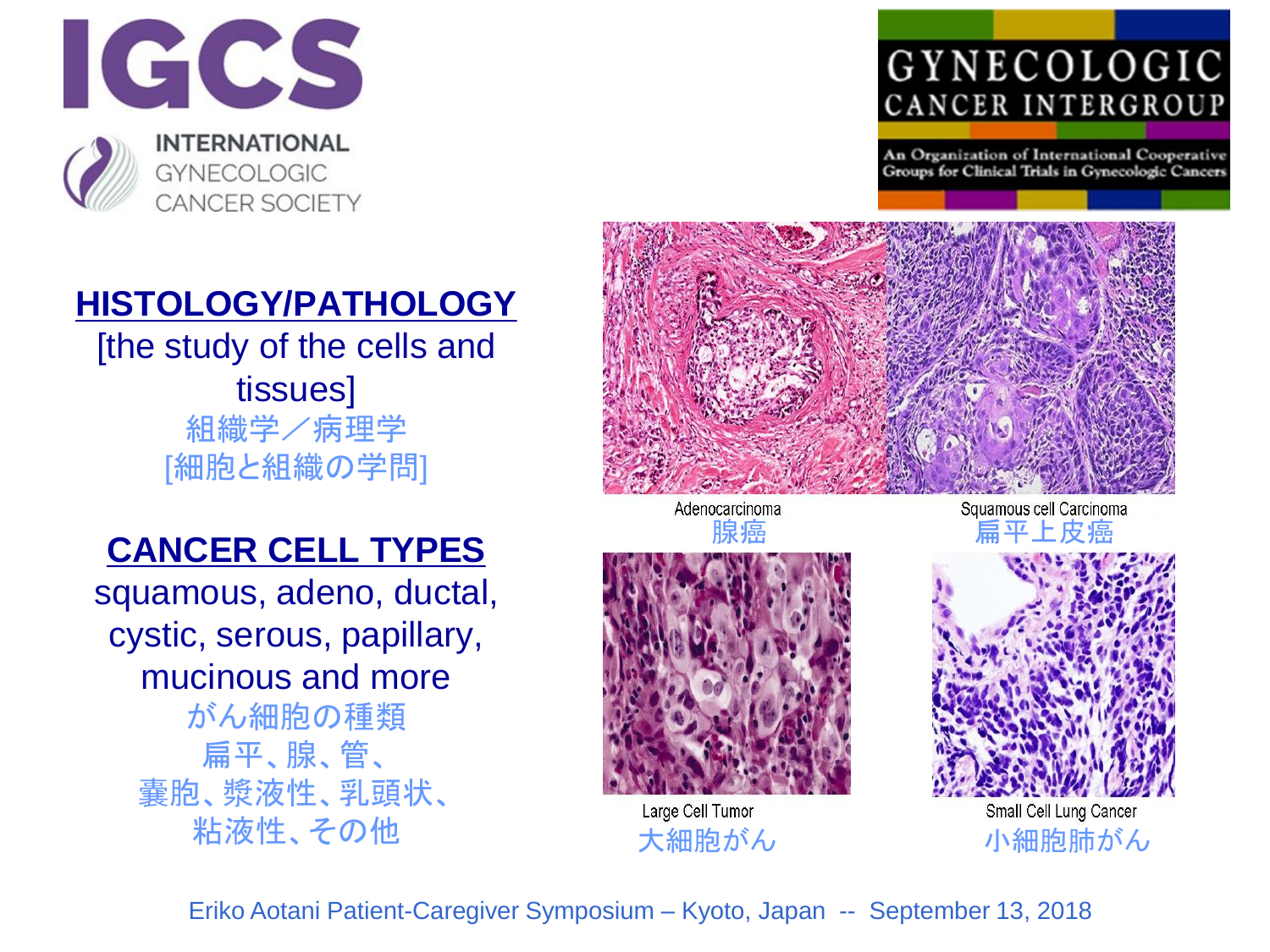

An Organization of International Cooperative Groups for Clinical Trials in Gynecologic Cancers

**GRADE**: classify cancer cells [how abnormal they look under a microscope and how quickly they are likely to grow and spread]. グレード(悪性度):がん細胞の分類 [顕微鏡下で見てどのぐらい異常か、どのぐらい 細胞が増殖し広がるスピードが速いかの度合い]

**DIFFERENTIATED** - how much the tumour cells look like normal cells of the same tissue type. ("well differentiated" = lower grade [better outlook]) 分化度:腫瘍細胞が、同じ組織の通常細胞にどのぐらい似ているか ("高分化型"=低グレード(悪性度が低い)[より良い])

**UNDIFFERENTIATED** – does not resemble normal cells (usually of higher grade [poorer outlook]) 未分化度:通常細胞と異なって見えるもの(通常、高グレード[より悪い]) Note: multiple sub-categories 注)複数のサブカテゴリがある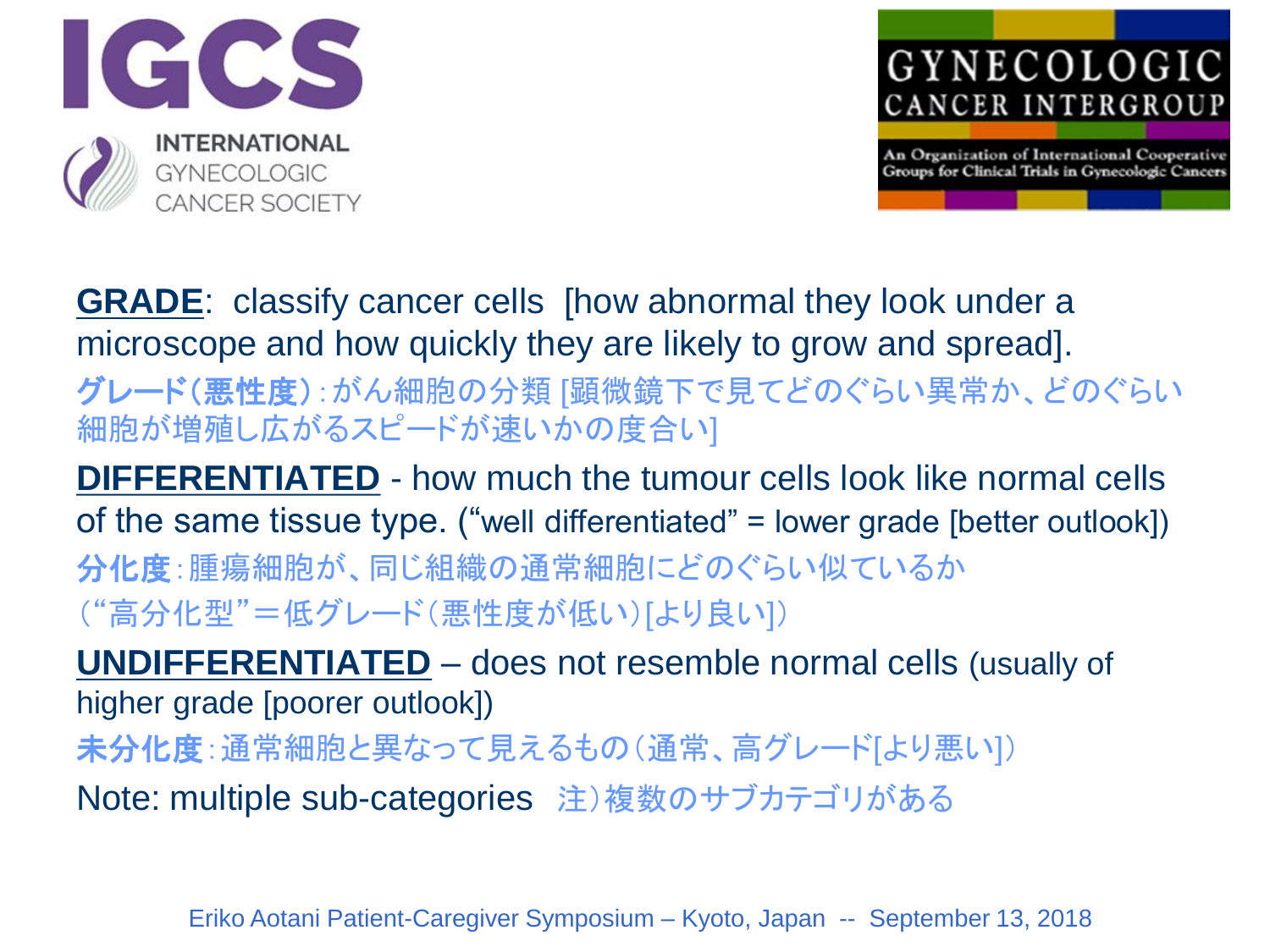



#### **STAGE**: the extent (spread) of a cancer. ステージ: がんの広がり具合い – I local ー I 限局 – II local-regional ー II 限局~領域 – III regional ー III 領域 — Ⅳ distant - Ⅳ 遠隔転移あり **Stage 0 Stage I Stage II Stage III Stage IV** • Localized • Early Locally · Metastasized • Carcinoma in • Late Locally situ – Early advanced Advanced form ステージ0: ステージI: ステージII: ステージIII: ステージIV: 上皮内がん-早期 限局 [早期局所進行](http://en.wikipedia.org/wiki/File:Cancer_stages.png) 後期局所進行 遠隔転移

- and multiple sub-categories
- 複数のサブカテゴリーがある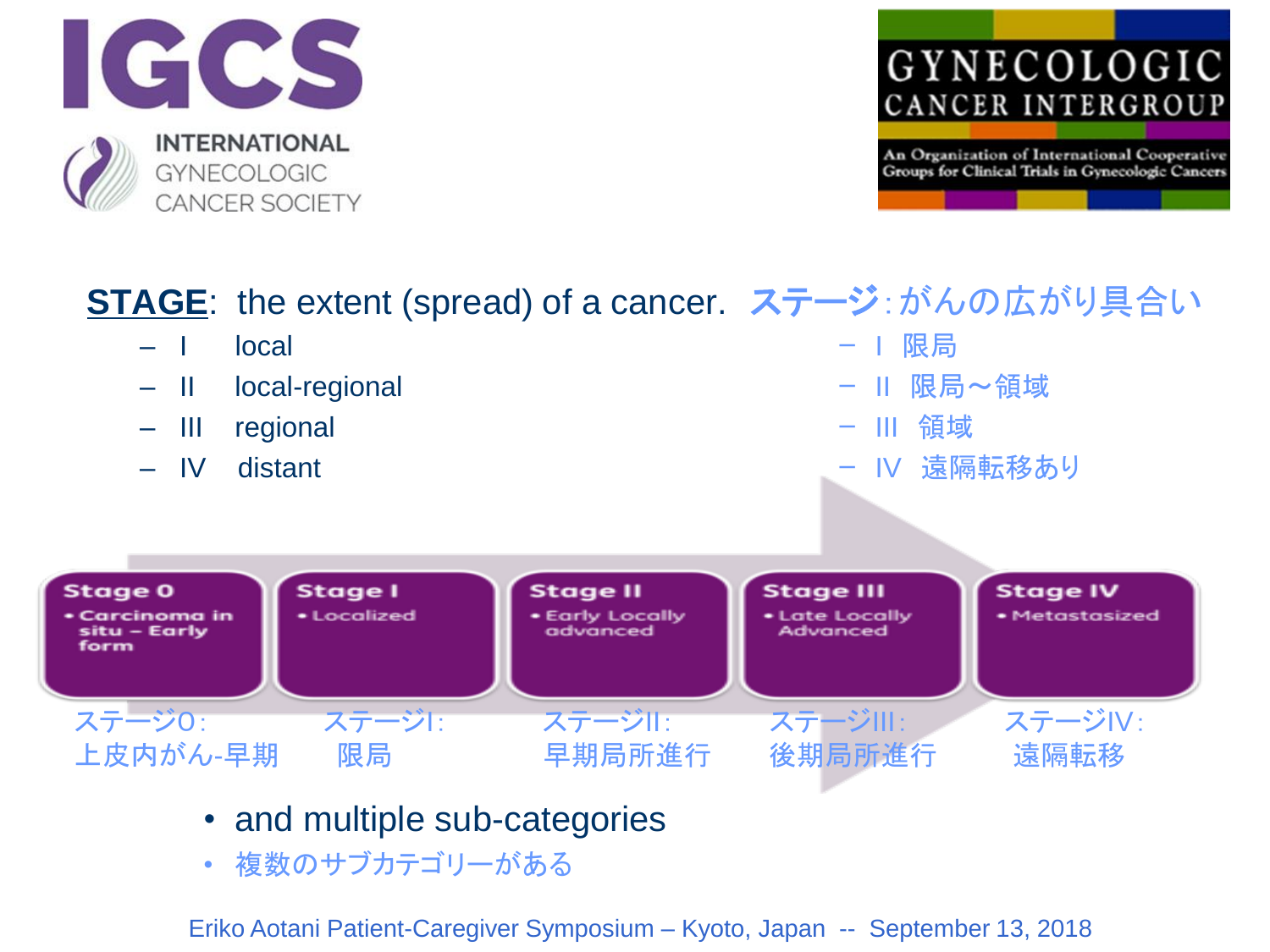



**METASTASIS:** spread of cancer. (benign tumours do not metastasize) 転移:がんの広がり(良性腫瘍は転移しない)

Distant metastasis is the spread to another part of the body, such as lung, liver, or bone from a primary source such as breast. 遠隔転移は、例えば乳がんが原発の部位以外の肺や肝臓、骨など、身体の他の場 所に広がっている状況

Regional [locoregional] metastasis is spread to the immediate area such as breast spreading to the lymph nodes under arm. 領域[局所限局] 転移は、例えば乳がんがわきの下のリンパ節に広がるように、隣接 した領域に広がる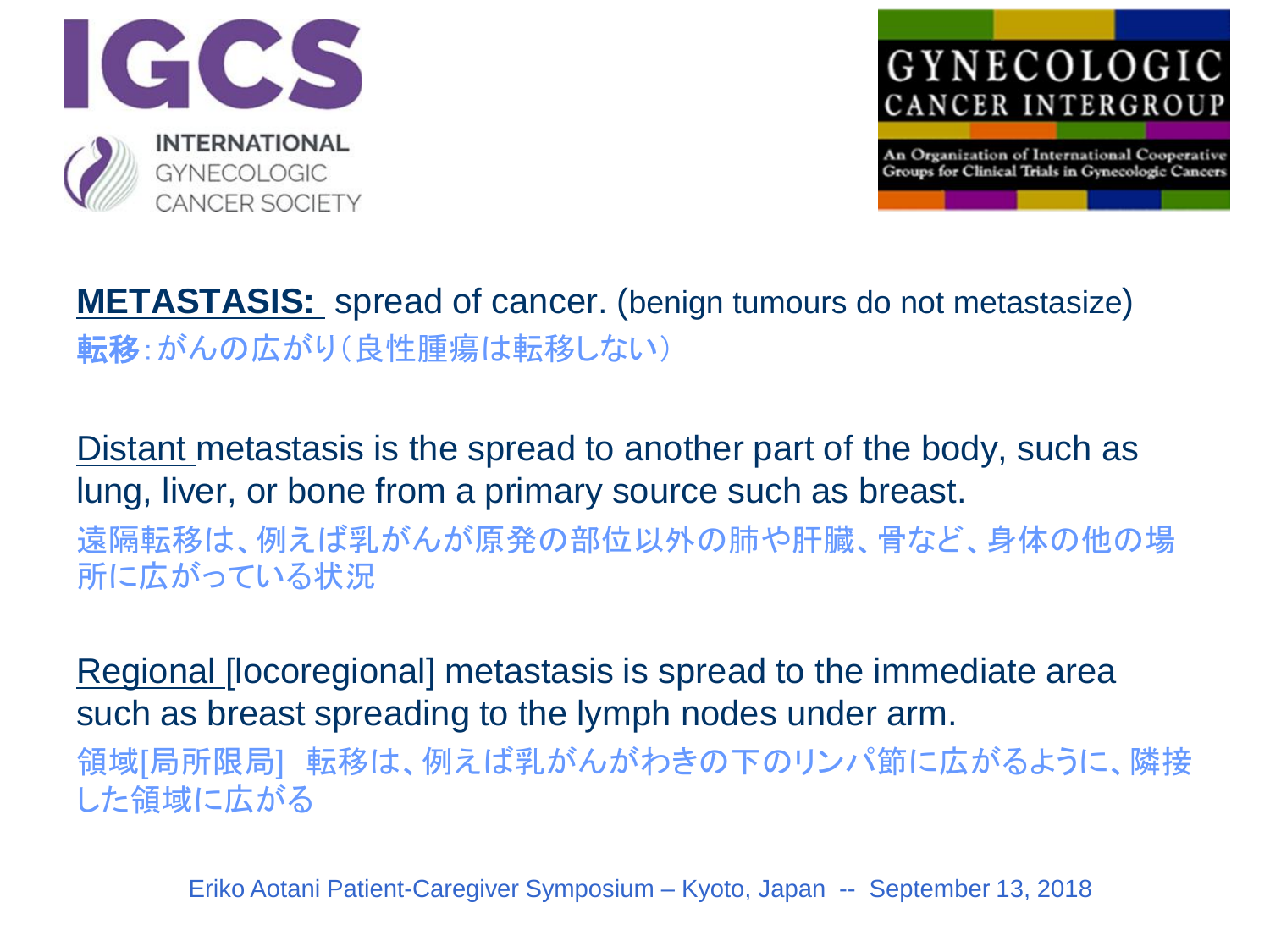



- Scans ultrasound スキャン ー 超音波
- MRI (magnetic resonance imaging) MRI(磁気共鳴画像)
- Xrays Chest, Bone scan, CT (computerized tomography) X線 ー 胸、骨 :CT(コンピュータ断層診断)

**BIOPSY** : The removal of a sample of tissue for examination under a microscope to check for cancer cells or other abnormalities.

生検: がん細胞や他の異常について顕微鏡下で調べる検査のために、 組織サンプルをとること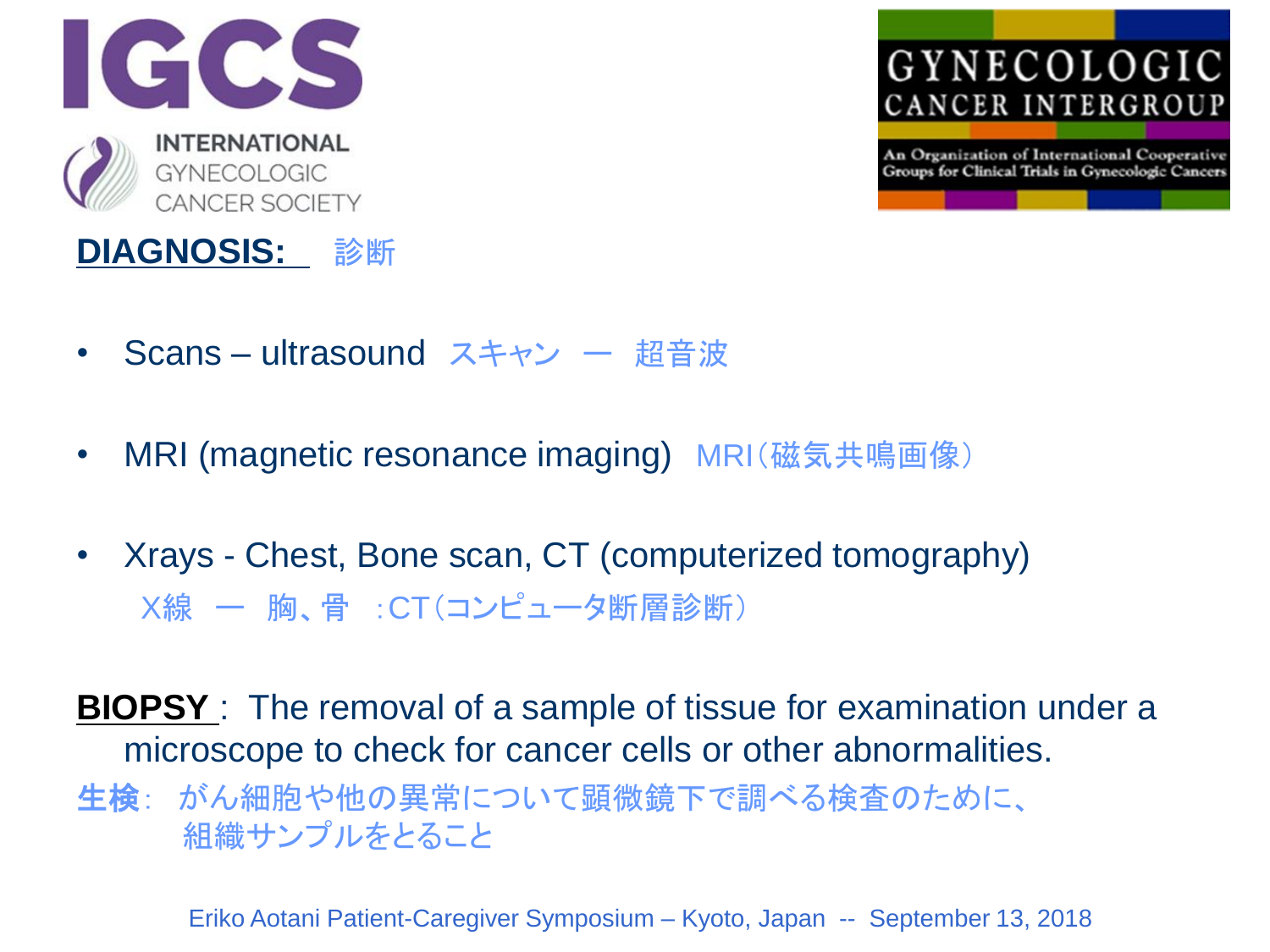



#### **RISKS versus BENEFITS ---- TREATMENTS**

リスク vs 利益 ------------------- 治療

**LOCAL TREATMENTS: (treating the tumour site)** 限局した治療: (腫瘍部分の治療)

**Surgery:** take out all of the cancer along with a rim of normal tissue around it --- biopsy, excision, resection, modified, radical 手術:がんをその周囲の少量の正常細胞とともに取り除くこと --- 生検、摘出、切除、非定型、根治的 **Margins** refer to the edge of a tumour. マージン 腫瘍の端(のりしろ部分) **Radiation**: External and Internal (Brachytherapy)

放射線: 外部照射、内部照射(ブラキセラピー:小線源療法)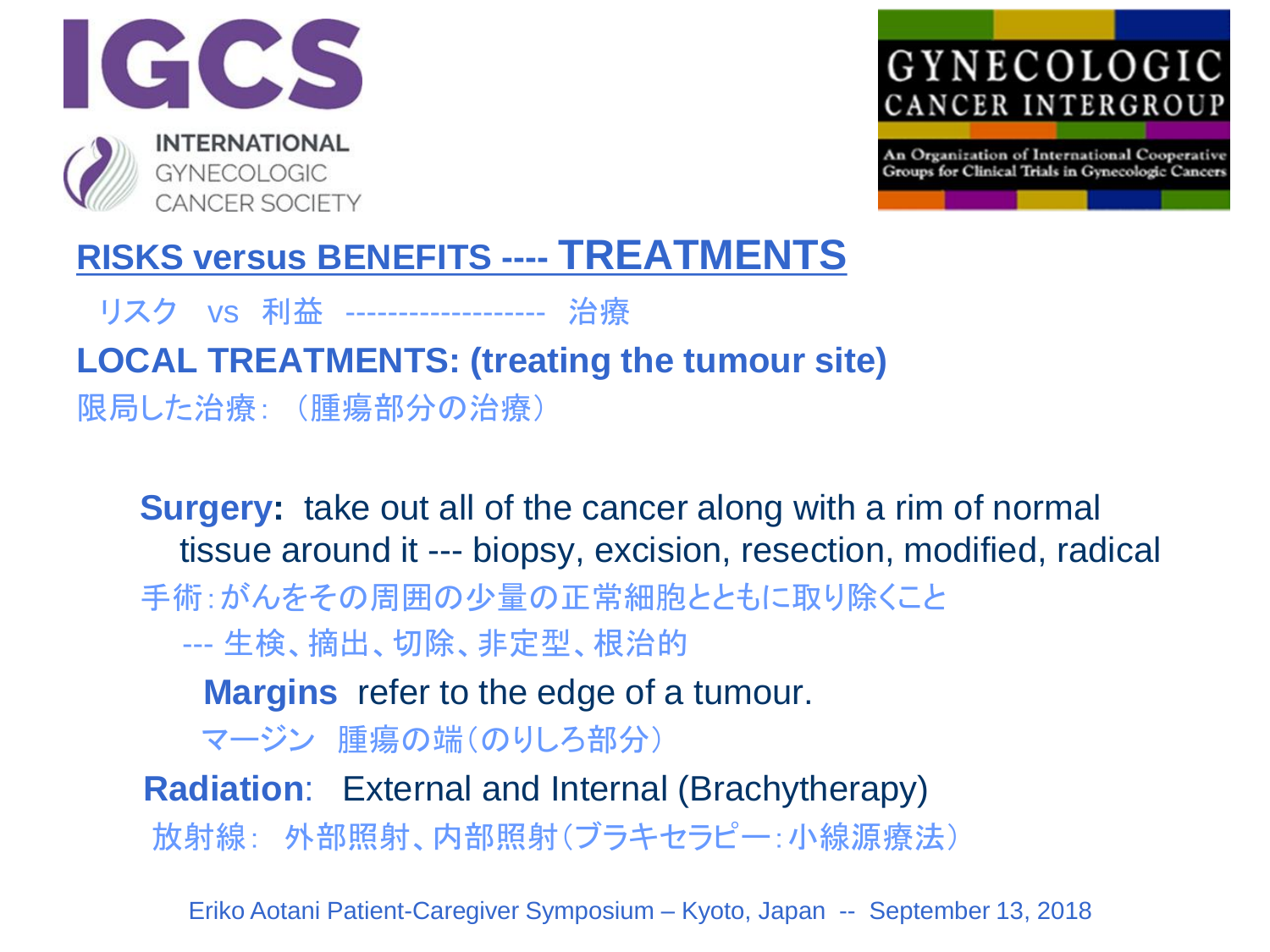

An Organization of International Cooperative Groups for Clinical Trials in Gynecologic Cancers

#### **SYSTEMIC TREATMENTS: (treating the whole body)** 全身療法: (全身の治療)

**Chemotherapy:** 化学療法

-- treatment with chemical compounds

- -- 化学物質を用いての治療
- -- many agents (drugs);
- -- 多くの物質(薬剤);
- -- attack the cell cycle;
- -- 細胞のサイクルに攻撃する;
- -- attracted to rapidly reproducing cells
- -- 急速に再生する細胞を狙う

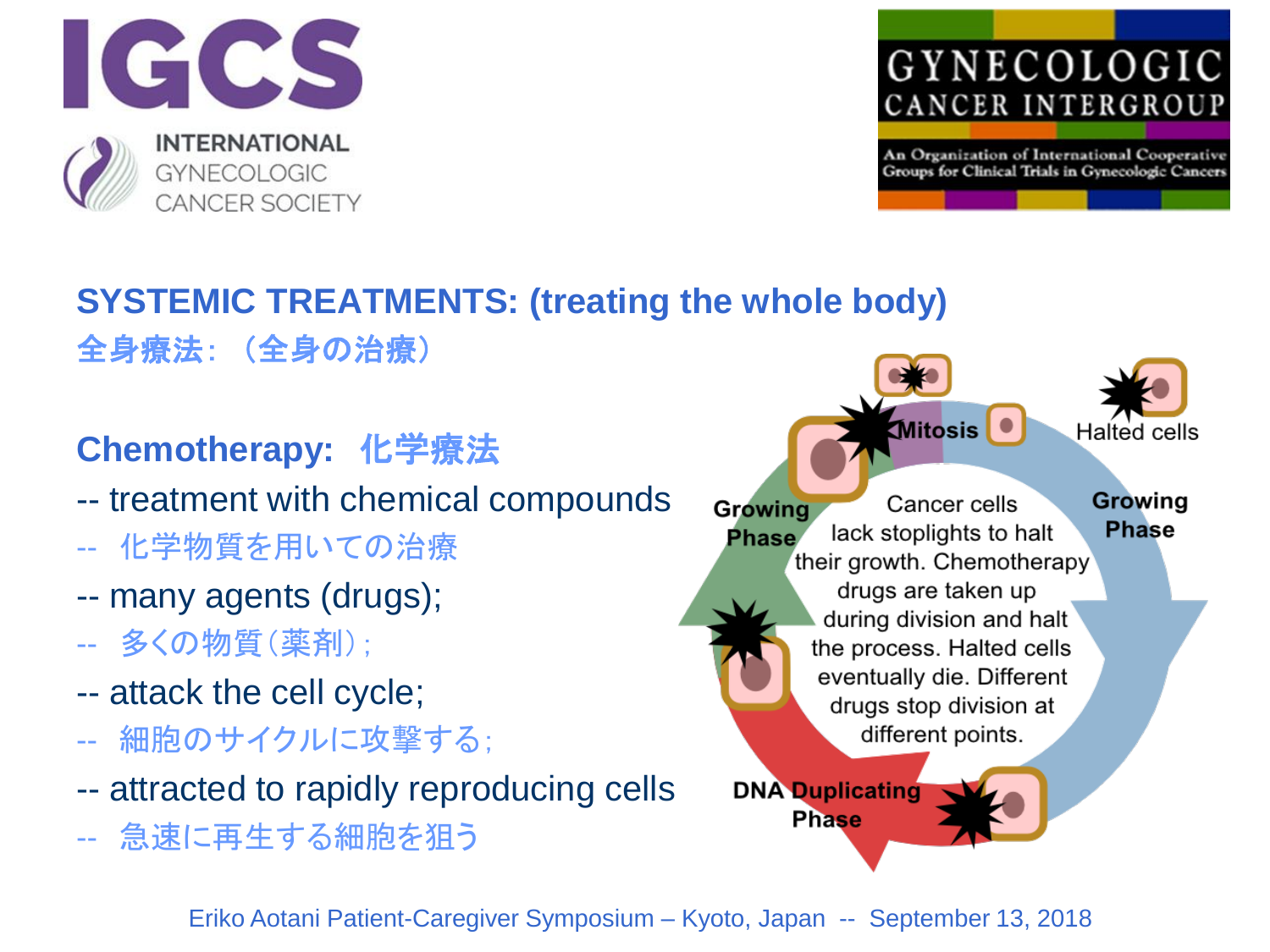

All cells are constantly reproducing … some more rapidly than others 全ての細胞はコンスタントに再生する いくつかは急な再生をする



#### GYNECOLOGIC CANCER INTERGROUP

An Organization of International Cooperative Groups for Clinical Trials in Gynecologic Cancers

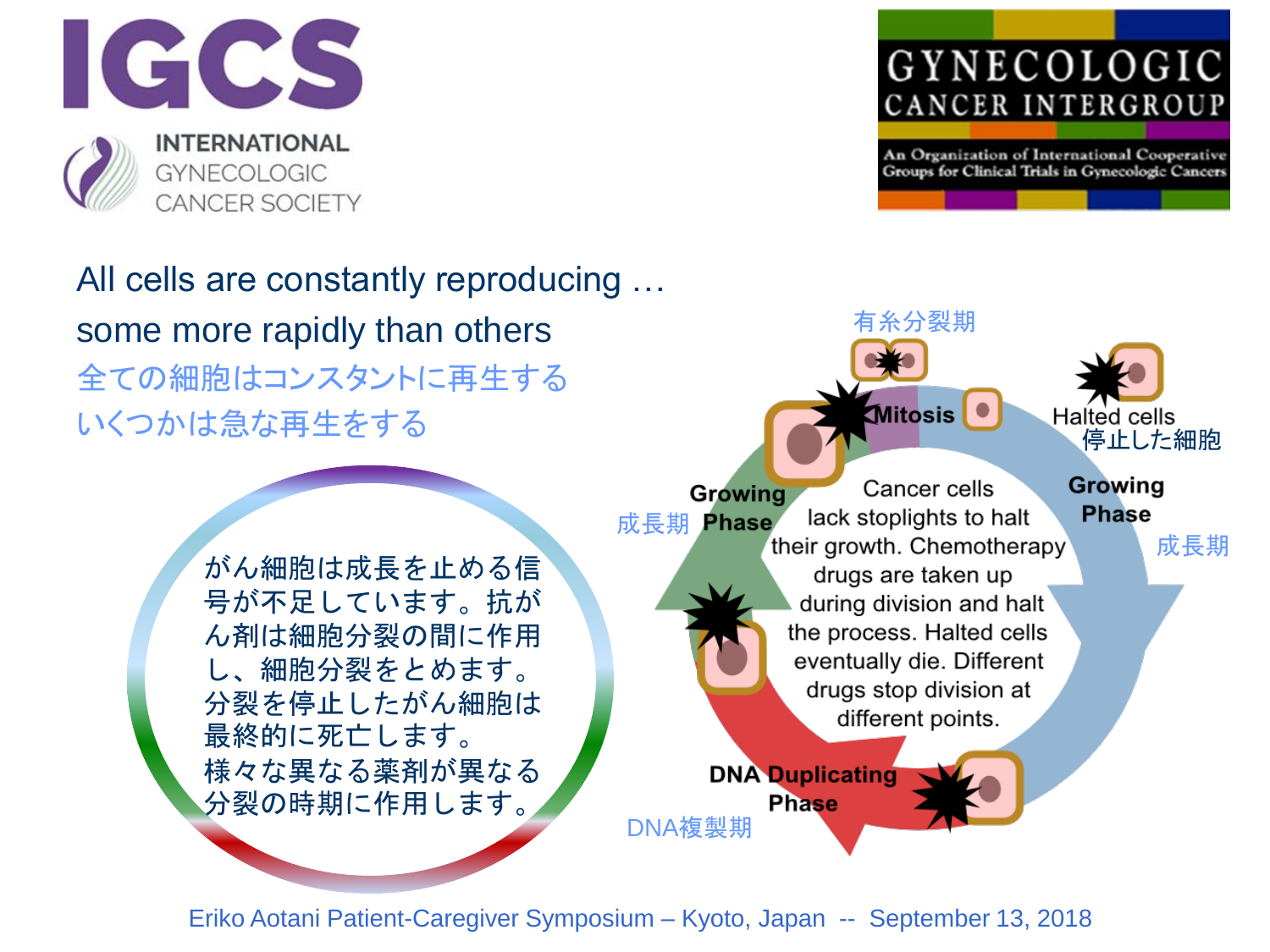#### **RED BLOOD CELLS –** hemoglobin 赤血球-ヘモグロビン

**BLOOD CELLS:** 血液細胞:

- pick up oxygen and carry it to cells around the body where it is used to release energy ANEMIA

- 酸素を取り込み、エネルギーとして使う ために全身の細胞へ運ぶ役割 貧血

#### GYNECOLOGIC CANCER INTERGROUP

An Organization of International Cooperative Groups for Clinical Trials in Gynecologic Cancers



血管壁

Tunica adventitia

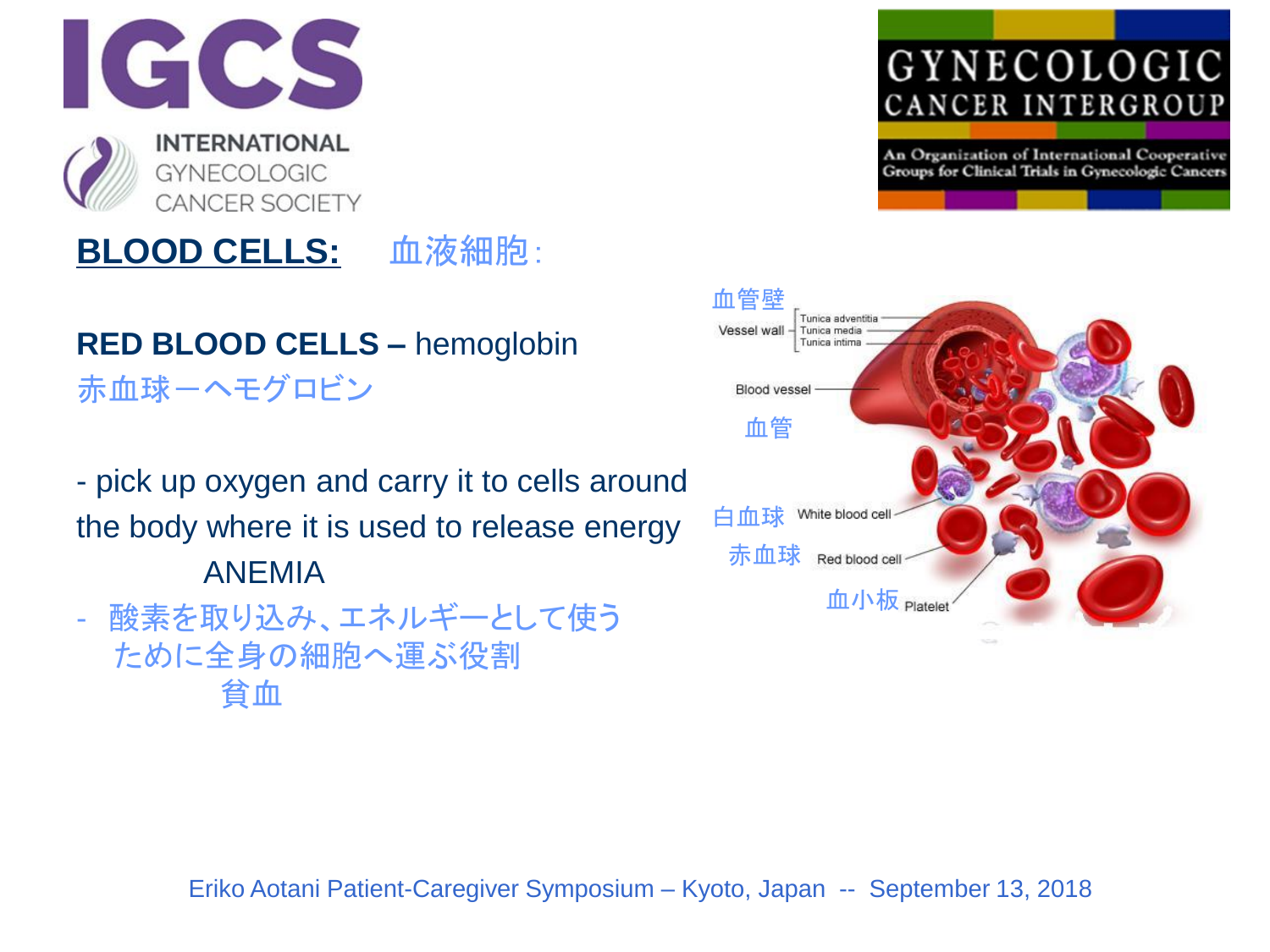

### **BLOOD CELLS:**

- **PLATELETS --** risk of bleeding 血小板 – 出血のリスク
- help the blood to clot THROMBOCYTOPENIA
- 血液を固めることを助ける 血小板減少症

#### **WHITE BLOOD CELLS --** risk of infection

白血球 – 感染のリスク

- on the lookout for signs of disease. When a germ appears, the white blood cells have a variety of ways by which they can attack

#### NEUTROPENIA

- 病気のサインを注視。細菌が見つかったら、白血球は様々な方法で攻撃する 好中球減少症

An Organization of International Cooperative Groups for Clinical Trials in Gynecologic Cancers

GYNECOLOGIC

CANCER INTERGROUP

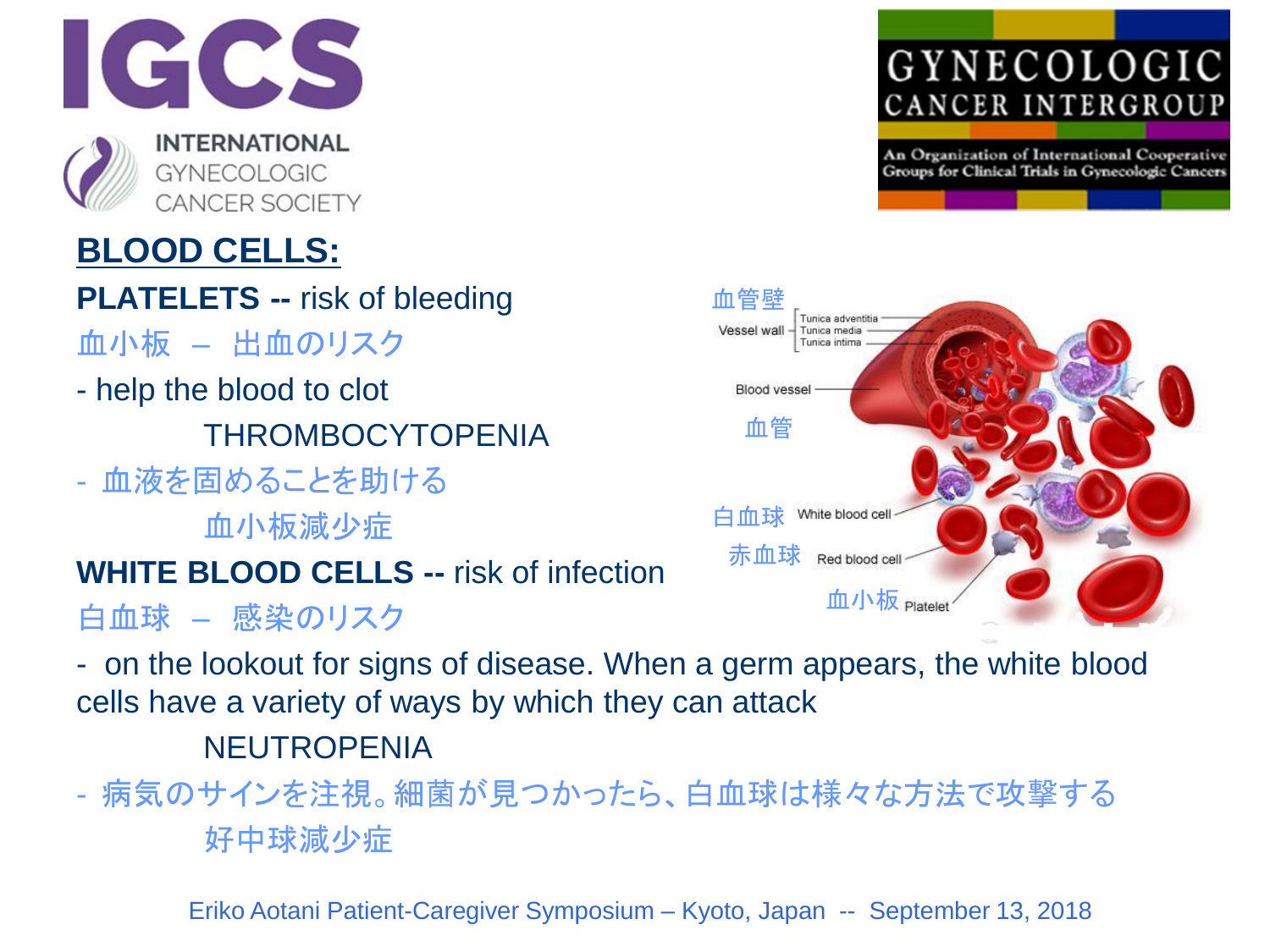



**HAIR CELLS --** hair loss (alopecia) – head to total body; usually reversible. 髪の細胞 – 脱毛(脱毛症)-全身;通常可逆性(もとに戻る)

**MUCOUS MEMBRANES** -- mouth sores, mucositis, stomatitis, dyspepsia, etc. 粘膜組織 – 口の痛み、口内炎、胃炎、消化不良など

**GASTROINTESTINAL** – nausea, vomiting, diarrhea, constipation, appetite (anorexia) (satiation), others.

胃腸 – 吐き気、嘔吐、下痢、便秘、食欲異常(食欲不振、満腹感)など

**NEUROLOGICAL** -- numbness & tingling – fingers/toes; insomnia; constipation; others.

神経 – しびれや麻痺(指やつま先)、不眠症、便秘など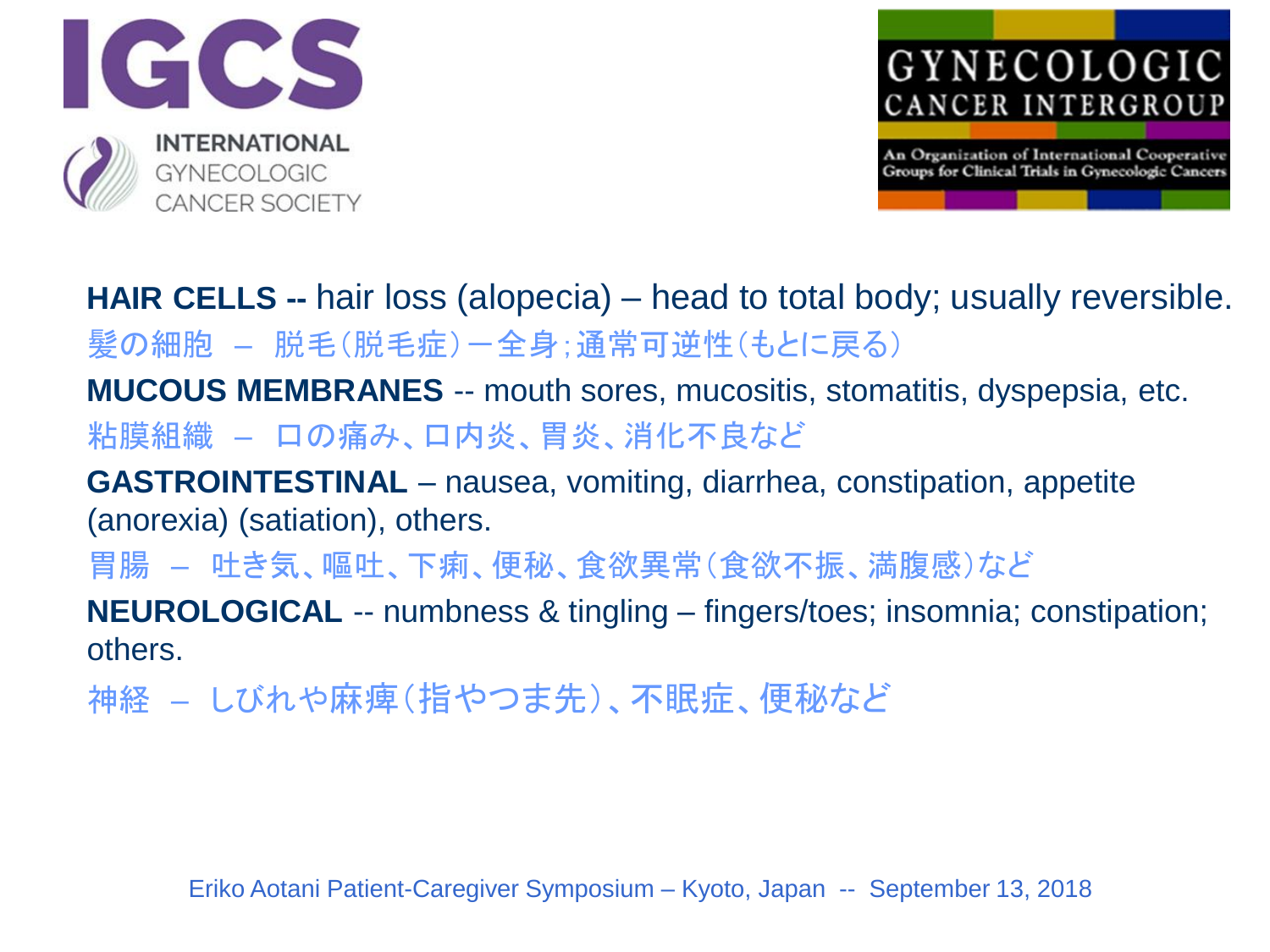



#### **PROCESSING AND EXCRETION OF DRUGS**:

-- kidneys, liver, other -- frequent tests to monitor functions 薬剤の代謝や排出:

-- 腎臓、肝臓、その他 – 臓器機能を頻回にチェックする

#### **RISKS versus BENEFITS**

-- medications to limit/control side effects

リスク **vs** 利益

**--** 副作用を制限/コントロールする薬物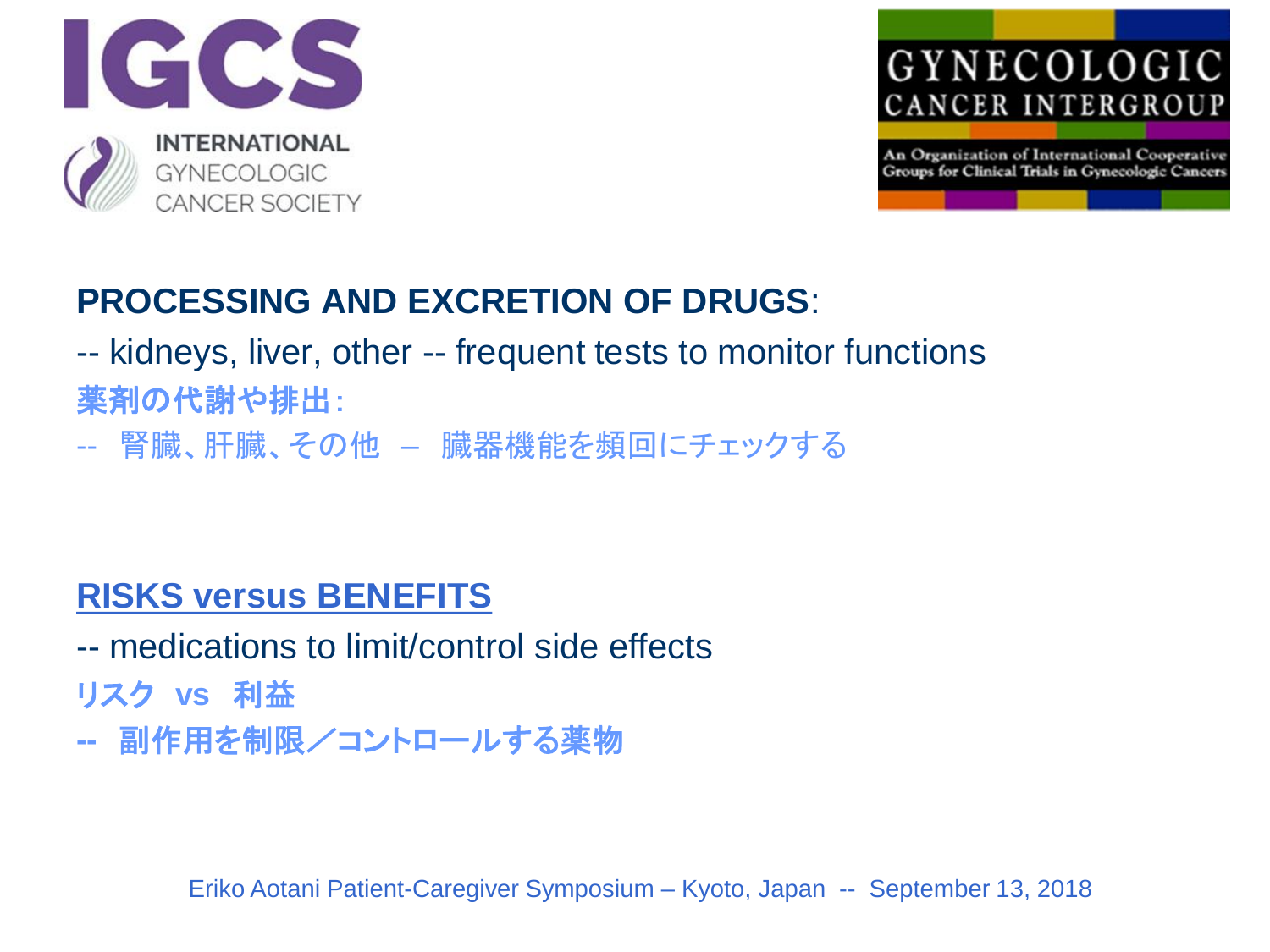



### **ONGOING ASSESSMENTS AND FOLLOW UP**:

治療の評価とフォローアップ:

RESPONSE: stable disease, partial response, complete response 反応あり:変化なし、部分奏功、完全奏功

PROGRESSION: existing cancer grows 進行:がんの進行

RELAPSE: response failure

再発:治療が効かないこと

RECURRENCE: absent cancer reappears

再発:無かったがんが出現すること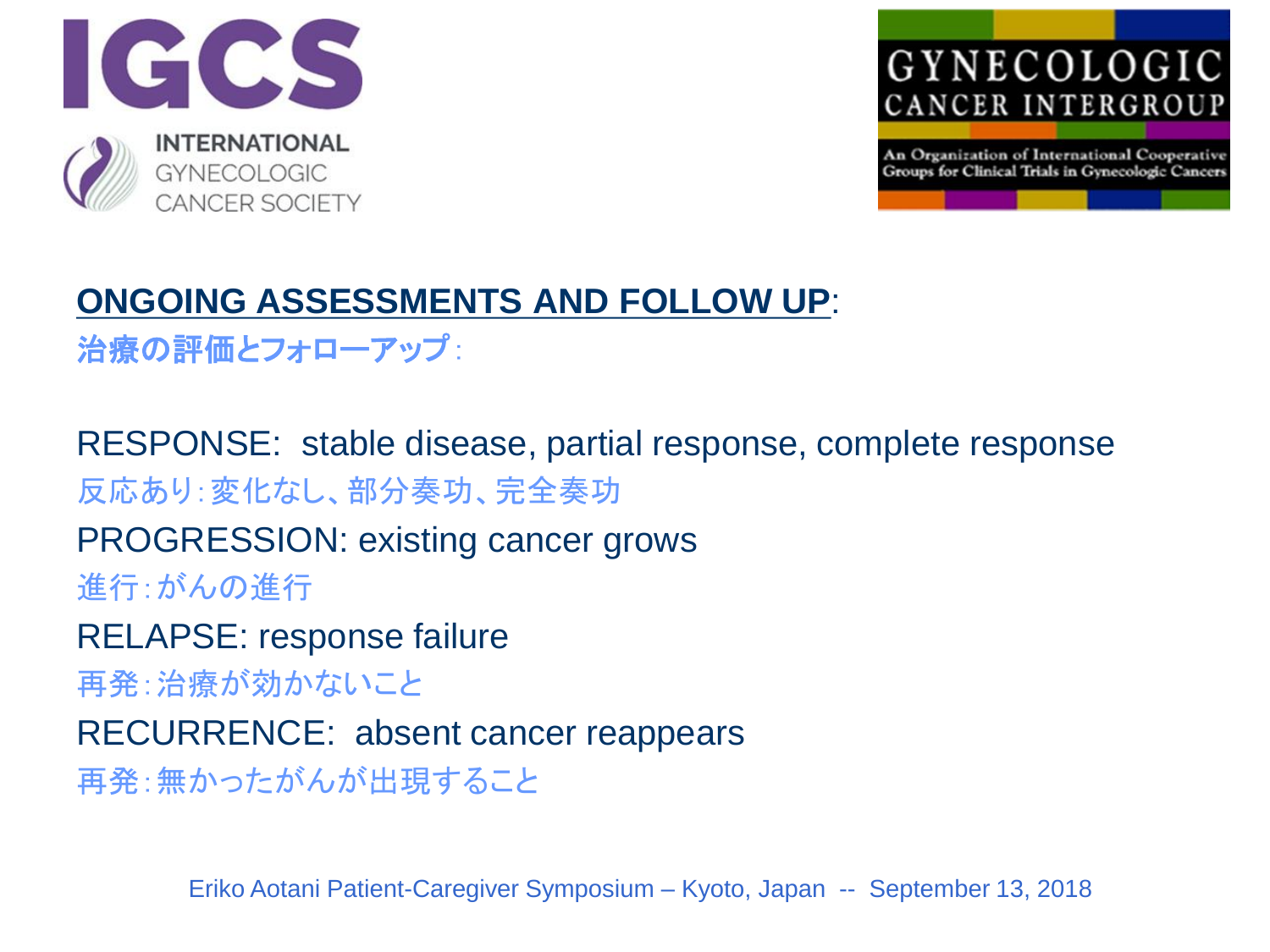

An Organization of International Cooperative Groups for Clinical Trials in Gynecologic Cancers

#### **CLINICAL TRIALS** (research):

臨床試験(研究):

chemicals/drugs/biologics/route/frequency/devices/other

化学製品 / 薬剤 / 生物製剤 / 投与経路 / 投与回数 / 医療機器 / その他

**Laboratory** 基礎研究 Phase I – safety and dose finding 第1相試験- 安全性、用量探索 Phase II – aimed at specific cancer 第2相試験ー 特定のがんを目的 Phase III – compared to standard best therapy 第3相試験- 標準治療との比較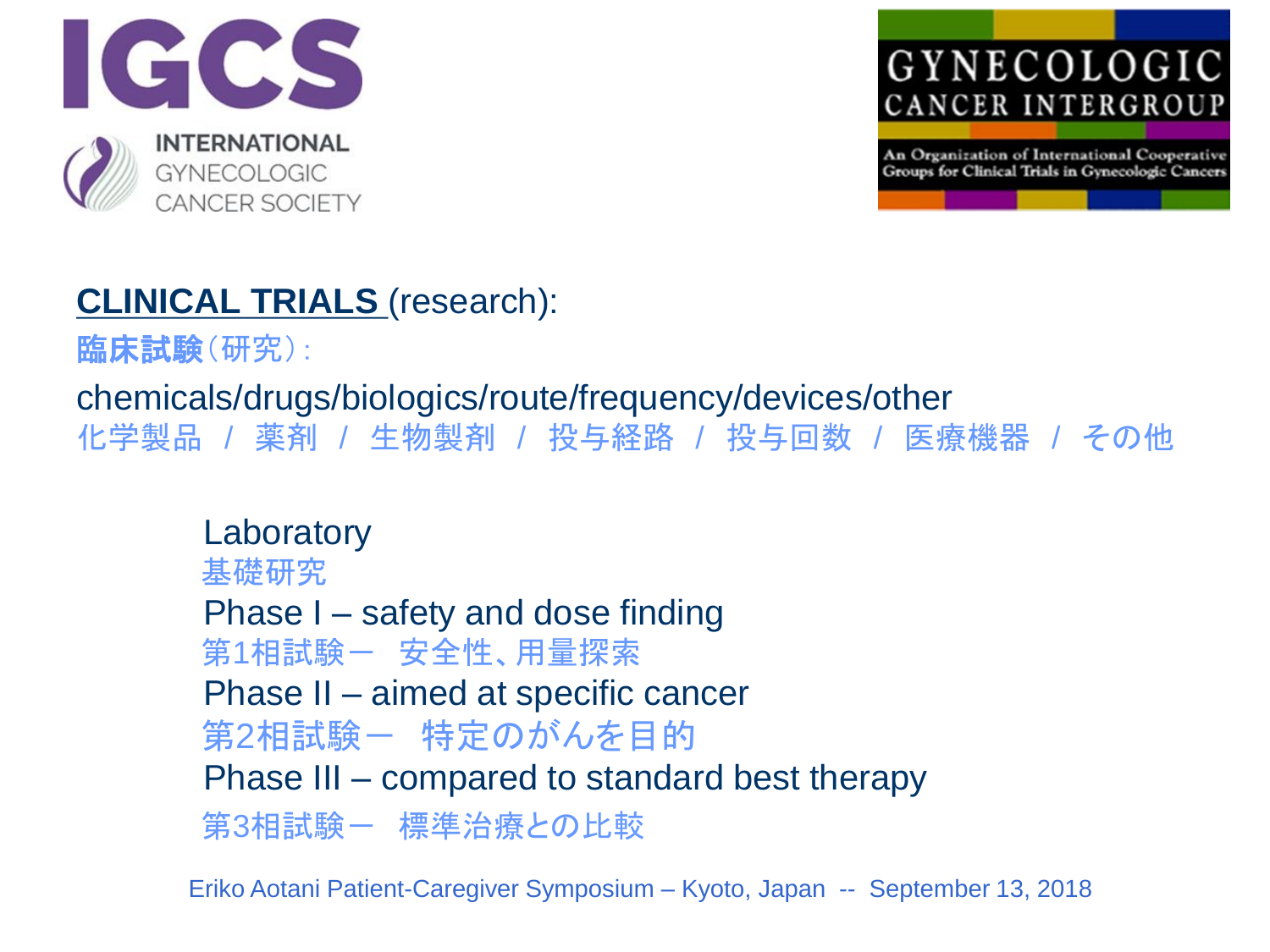



# **PAIN MANAGEMENT**: **pain control is always possible**

疼痛管理:疼痛コントロールはいつでも可能

### Medications – aspirin to narcotics (myths of addiction)

薬剤 - アスピリンから麻薬まで (依存するという誤解)

Surgical – sympathectomy (nerve block), other

手術 ー 交感神経切除(神経ブロック)など

#### Radiation – tissue destruction

切除 — 組織破壊

Physical Stimulation – TENS, massage, reike, acupuncture, others 身体的な刺激-経皮的末梢神経電気刺激、マッサージ、レイキ、針、など **Others** 

その他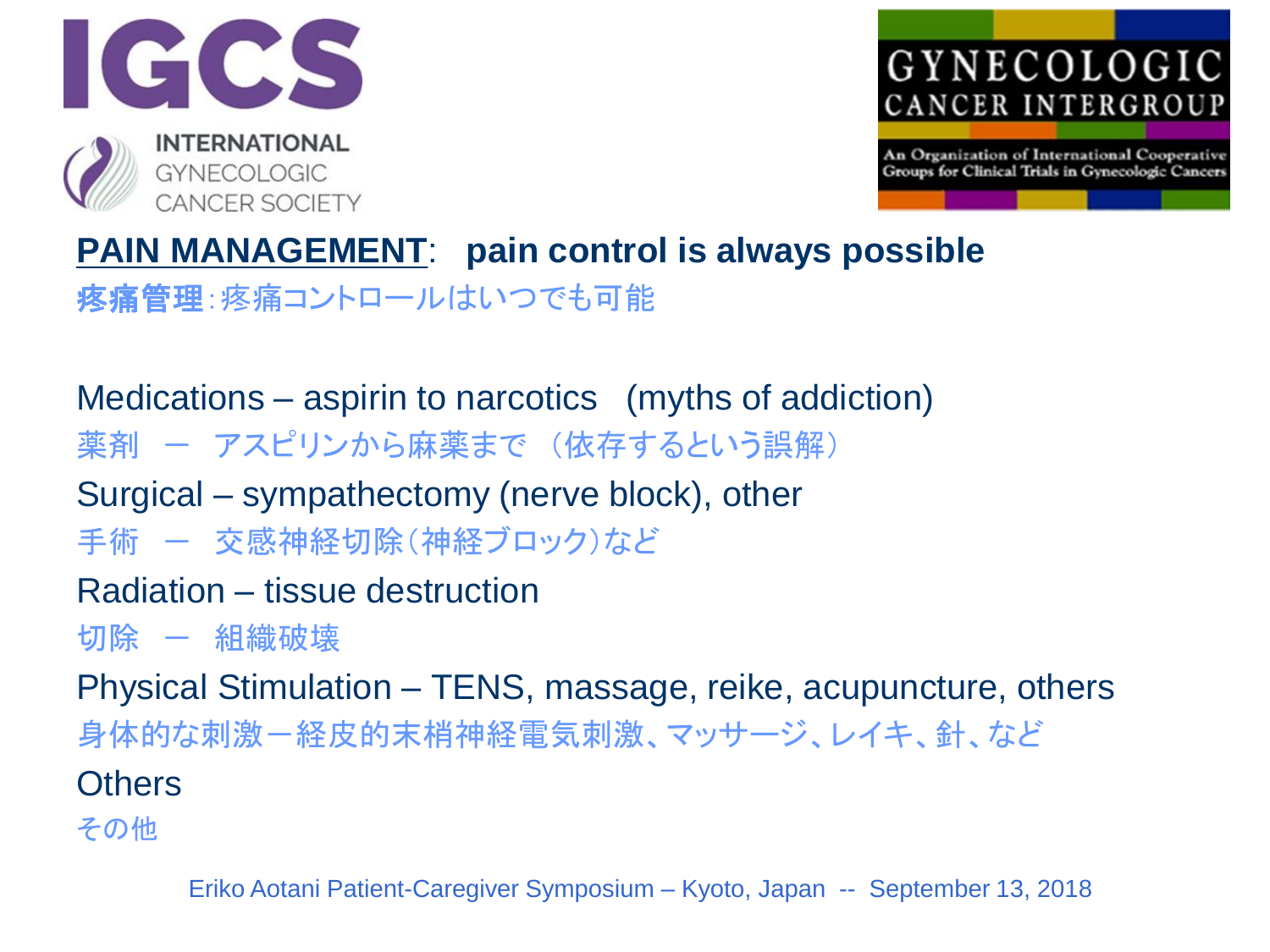





緩和ケア:

relief from negative effects caused by disease or therapy 病気や治療で生じるよくない影響からの解放

> physical, emotional, social, financial, familial 身体的、精神的・感情的、社会的、費用、家族についてのこと

> > RESPITE レスパイト(息抜き・小休止) HOSPICE ホスピス